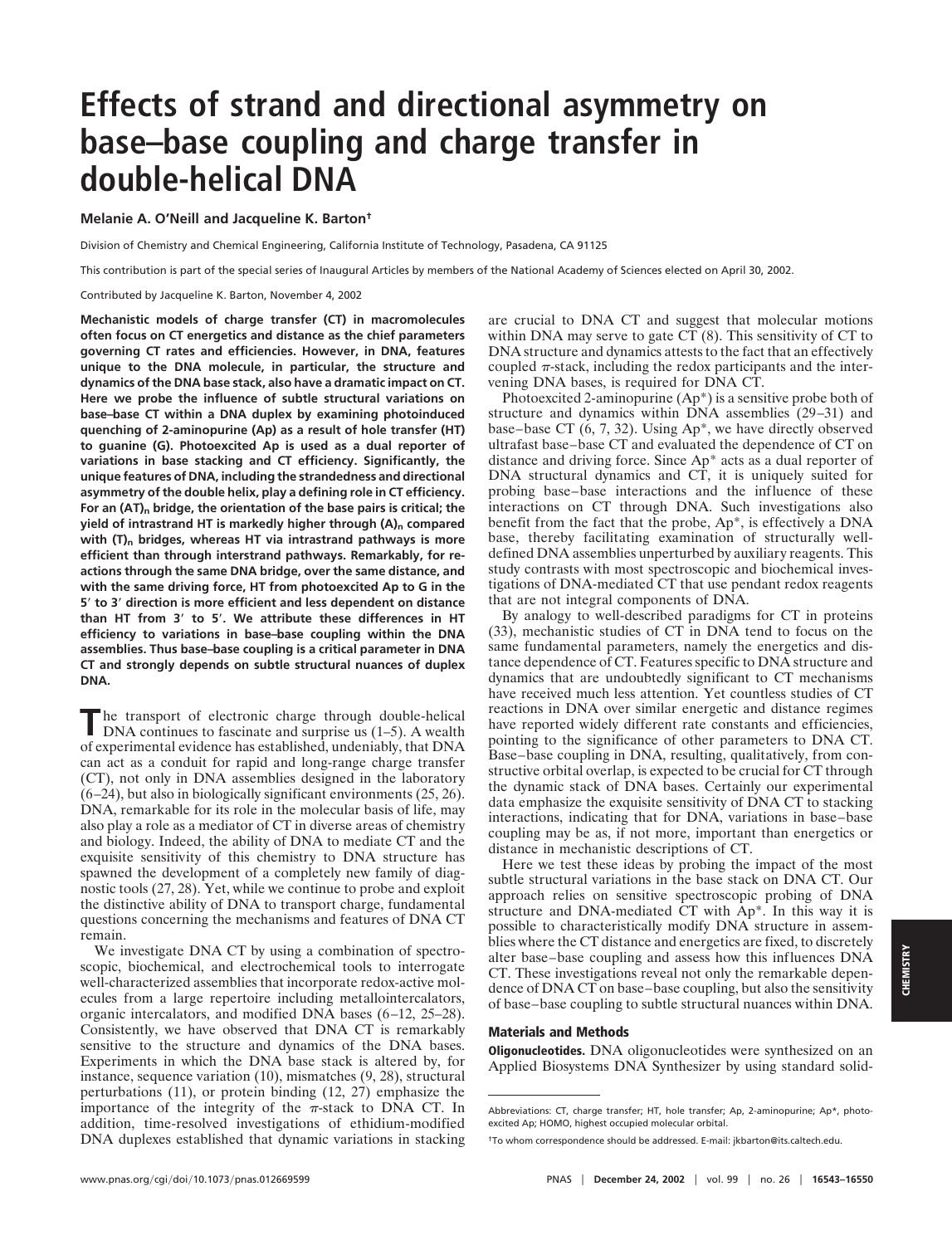phase techniques and twice purified on a Hewlett–Packard HPLC with a reverse-phase C-18 column with an acetonitrile/30 mM ammonium acetate gradient. DNA oligonucleotides were quantified by using UV-visible spectroscopy. Duplex solutions (100 mM sodium phosphate buffer, pH 7) were prepared by combining equimolar amounts of the desired DNA complements and annealing with regulated cooling from 90° to 4°C over a period of 3 h. Duplex formation was evaluated by examining the temperature-dependent absorbance of Ap at 325 nm. All duplexes displayed cooperative thermal denaturation profiles with melting temperatures  $\geq 32^{\circ}$ C and were therefore fully duplexed at the experimental temperatures of 5° or 10°C. The distances between Ap and I or G were obtained from molecular models of the DNA assemblies generated by using commercial software (INSIGHT II) and standard B-DNA geometry.

**Spectroscopy.** Steady-state fluorescence measurements on Apcontaining DNA duplexes were conducted with an ISS (Champaign, IL) K2 fluorimeter using cells with a 5-mm pathlength. Emission spectra (100  $\mu$ M duplexes, 10°C) were obtained by exciting at 325 nm and monitoring the integrated emission between 340 and 500 nm. Fluorescence polarization measurements (100  $\mu$ M duplexes, 10°C) examined the polarized emission at 370 nm after excitation with polarized light at 325 nm. Excitation spectra (5  $\mu$ M duplexes, 5°C) were obtained by monitoring the emission at 370 nm while scanning excitation wavelengths between 240 and 350 nm. Evaluation of the yield of CT from emission spectra was accomplished by comparing the observed fluorescence intensity in redox-active G-containing duplexes to otherwise identical duplexes in which the G is replaced by inosine (I), an analog of G that is inactive toward CT quenching of  $Ap^*$  (7). This control accounts for the subtle influences of oligonucleotide sequence and duplex environment on the fluorescence of Ap\* and accurately quantifies fluorescence quenching caused by hole transfer (HT). The fraction of fluorescence quenching caused by  $HT$  from  $G$  to  $Ap^*$  is thus defined by  $F_{\rm q}$ , where  $F_{\rm q} = 1 - \Phi_{\rm G}/\Phi_{\rm I}$ . Similarly, the dependence of HT yield on distance,  $r$ , can be described by the parameter  $\gamma$ , according to the equation,  $\ln[(\Phi_I/\Phi_G) - 1] = -\gamma r$ .

#### **Results**

**Design and Characterization of DNA Assemblies.** Because of the unique photophysics of Ap relative to natural DNA bases (34–36), it is possible to selectively excite Ap and observe the fluorescence of Ap\* within DNA duplexes. We use this fluorescence to probe interactions and reactions between Ap\* and DNA bases. Our previous investigations of base–base HT demonstrate that guanine transfers an electron to Ap\* in solution and DNA duplexes, resulting in fluorescence quenching (6, 7). The bases thymine (T), cytosine (C), and the base analog inosine (I) do not undergo this HT reaction with photoexcited Ap (7) (although T and C may react via reductive CT with Ap\* in DNA; ref. 8). These observations are consistent with the driving force for HT that is  $\approx 200$  mV for G and thermodynamically unfavorable for the other nucleotides (7). Consequently, redox-active DNA duplexes for HT investigations contain Ap systematically separated from G with the remaining sequence being constructed by  $d(A)-d(T)$  or  $d(I)-d(C)$  base pairs that do not undergo significant HT with Ap\*. Measurements of HT reactions in each DNA duplex are calibrated against an otherwise identical duplex in which the electron donor, G, has been replaced by the redox-inactive I. In addition to serving as references for CT reactions, these I-containing duplexes are used to probe nonredox interactions between Ap\* and DNA bases.

The DNA duplexes used in this study possess DNA base analogs to tune the photophysics and redox characteristics of the duplexes with minimal structural impact (Fig. 1). Each DNA duplex contains Ap paired with T on the complementary strand.



Fig. 1. Idealized model (INSIGHT II) of a B-DNA duplex (5'-TCTIApAGITCTAT-TCT-3' and complement) and structures of the molecular constituents. The aromatic stack of DNA bases, shown in gray, blue (Ap), and red (guanine, G), is distinctly visible within the sugar phosphate backbone (green ribbons). The connection of deoxyribose sugar units via phosphate groups at distinct 5' and 3' positions imparts the DNA strand with directional asymmetry.

Investigations of the structure and stability of Ap-containing DNA duplexes by NMR, fluorescence, and calorimetry have shown that Ap undergoes normal Watson–Crick pairing with T and is well stacked within the DNA helix in a manner that is similar to adenine (37–40). The guanine analog, I, is base-paired with C. DNA duplexes substituted with I are not identical to their G-containing counterparts as the exchange of G for I results in the loss of the exocyclic amino group in the minor groove and the loss of one H bond in the base pair with C. However, the structural consequences of a single I substitution are relatively minor, based on crystal structures (41, 42) and theoretical investigations (43). In addition, we observe close similarities in the CD spectra, fluorescence excitation spectra, and fluorescence polarization between analogous G and I duplexes, which strongly suggests that differences in base stacking, structure, and dynamics are not significant.

The specific sequences of the assemblies examined are presented in Fig. 2. Series I duplexes are designed to explore intrastrand versus interstrand HT reactions through A and T bridges. The duplexes of series II–V investigate the influence of the directional asymmetry of DNA on DNA HT. Each series examines photoinduced HT from  $Ap^*$  to G in both the 5' to 3' direction (5'-3' HT) and the 3' to 5' direction (3'-5' HT). In the series II duplexes this is accomplished by simply exchanging the position of the hole donor, G, and the hole acceptor, Ap\*, in the DNA duplexes. Consequently, the bases neighboring Ap and the position of Ap in the  $5'$ -3' HT assemblies (IIa) are not identical to the 3-5 HT assemblies (IIb). The series III duplexes are modified to ensure that the microenvironment surrounding Ap is constant for HT in both directions. In series IV, the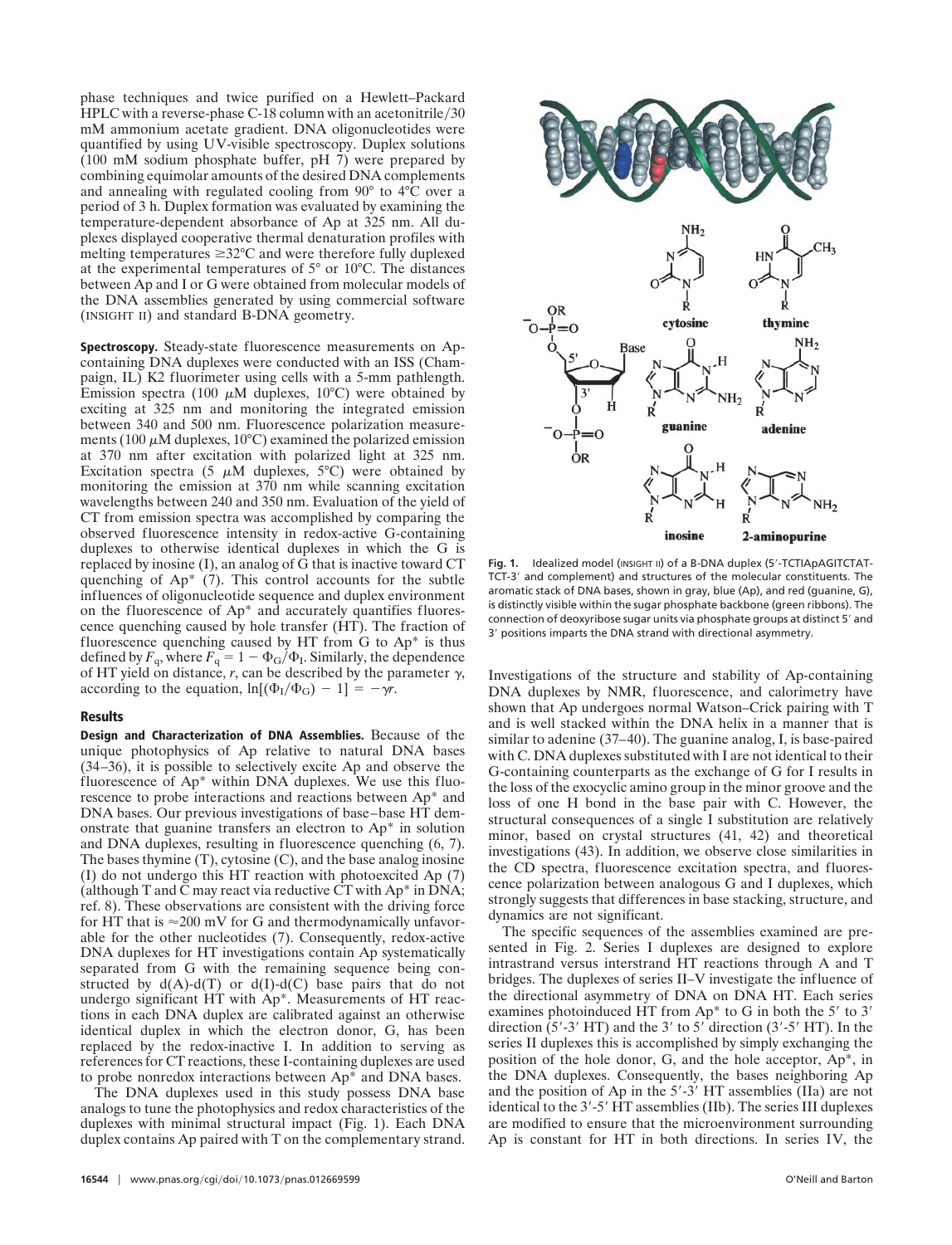

**Fig. 2.** Sequences of DNA duplexes designed to examine the influence of base–base coupling on DNA CT. Intrastrand and interstrand coupling involving adenine and thymine bridges is investigated by using series I duplexes  $(X, X' = A, T; Y, Y' = I, G, C)$ . The duplexes of series II—V (complements not shown) are designed to probe the influence of base-step direction on base– base coupling and CT in DNA ( $Y = I$ , G). The adenine analog, 2-Ap, is paired with thymine, whereas the guanine analog, inosine, is paired with cytosine.

position of Ap is fixed at the center of the duplexes, and the IVb assemblies are derived from the IVa assemblies simply by reversing the direction of the entire sequence. Finally, in the series V duplexes, the microenvironment and the position of Ap in the duplex are held constant and HT is considered in each direction, as well as both directions simultaneously.

To probe the possible consequences of our structural variations, the thermal denaturation profiles and fluorescence polarization of all duplexes were obtained. Thermal denaturation profiles (monitoring Ap absorbance at 325 nm) and melting temperatures  $(T_m)$  of analogous duplexes within each series are virtually identical (Tables 2 and 3, which are published as supporting information on the PNAS web site, www.pnas.org). In particular, no systematic differences in the  $T<sub>m</sub>$  values were observed. The steady-state fluorescence polarization of Ap was found to be 0.3–0.4 in all DNA duplexes examined (Tables 2 and 3). These levels of steady-state fluorescence polarization are consistent with previous investigations of Ap-containing DNA duplexes (7, 39, 40) and indicate that Ap is indeed base-paired and stacked within all DNA duplexes. For instance, these polarization values can be contrasted with the very low fluorescence polarization of Ap in solution  $(<0.005$ ) and the poorly stacked DNA base analog, 1,N<sup>6</sup>-ethenoadenine, within DNA duplexes ( $\approx$ 0.01) (7). The consistency in the fluorescence polarization for analogous duplexes within each series suggests that the microenvironment and flexibility of Ap is similar in all cases. Differences in the fluorescence polarization among the duplexes generally coincide with differences in relative quantum yield of Ap\* (see below).

**Fluorescence Investigations of DNA Assemblies.** The emission and excitation spectra of Ap\* in redox-inactive DNA duplexes report on the microenvironment surrounding Ap and interactions of Ap with other DNA bases. In the excitation spectra, both the long wavelength band ( $\approx$ 320 nm), corresponding to direct excitation of Ap, and the short wavelength band ( $\approx$ 270 nm), corresponding to energy transfer from the natural DNA bases, can serve as



**Fig. 3.** Excitation spectra of Ap in DNA duplexes demonstrating the influence of sequence and base-step direction on base–base energy transfer and stacking interactions. The following duplexes (5  $\mu$ M duplex in 100 mM sodium phosphate buffer, pH 7, at 5°C) are shown: series IIa, 5'-TCTIApAAAIITCT-TCT-3' (<sup>o</sup>); series IIb, 5'-TCTIIAAAApTCTTCT-3' (○); and series IIIa, 5'-TCTCIApIAAIITCTTCT (■).

valuable diagnostic tools (44, 45). Representative excitation spectra are presented in Fig. 3. Incorporation of Ap into oligonucleotide duplexes induces a red-shift in the long wavelength band of  $\approx 10$  nm that is attributed to reduced solvent exposure associated with the duplex environment. The Apcontaining duplexes used here exhibit identical long wavelength maxima in the excitation spectra (Fig. 3), corresponding to a red-shift of  $\approx$ 7 nm from free, neutral Ap. The relative intensity of the short wavelength band is associated with the efficiency of energy transfer and has also been used as a measure of basestacking interactions (44, 45). The variation in the relative intensity of the short wavelength band among different DNA assemblies is revealed by Fig. 3. The absence of the short wavelength band for  $5'$ -IApI $(A)<sub>n</sub>I$  assemblies (series III) is attributed to inefficient energy transfer from the neighboring inosines. Previous investigations have demonstrated that adenine is the most efficient energy donor and that stacks of adenines behave as funnels for energy transfer to Ap in DNA duplexes (44). More subtle distinctions in the short wavelength excitation band are detected between the  $5'-IAp(A)<sub>n</sub>I-3'$  (series IIa) and  $5'-I(A)_nApI-3'$  (series IIb) assemblies. These differences suggest that energy transfer occurs more efficiently in the series IIa assemblies, an observation that may be rationalized in terms of differences in base stacking within the  $5'$ -Ap(A)<sub>n</sub>-3' and  $5'(A)<sub>n</sub>Ap-3'$  motifs.

Table 1 compiles the relative steady-state emission intensities of Ap  $(\Phi_r)$  in redox-inactive DNA duplexes. These data reveal how Ap\* fluorescence sensitively probes the DNA environment at the base level. Consider, for instance, the dramatic differences in the values of  $\Phi_r$  for DNA assemblies that have A as compared with T adjacent to Ap. The values of  $\Phi_r$  are considerably higher when Ap has neighboring Ts on the same strand. This effect is further exacerbated as the number of consecutive Ts adjacent to Ap increases. These relatively high values of  $\Phi_r$  suggest that Ap is less tightly stacked with consecutive thymines than with consecutive adenines along the same strand. It is remarkable that base-pair orientation so dramatically influences the quantum yield of Ap\* fluorescence. Indeed base-stacking interactions in B-DNA do exhibit a distinct strandedness.

The sensitivity of Ap<sup>\*</sup> to subtle structural perturbations is also revealed by the consistently larger  $\Phi_r$  of assemblies IIb, IIIb, and IVb as compared with IIa, IIIa, and IVa, respectively. These duplexes differ only in the relative position  $(5'$  or  $3')$  of identical bases neighboring Ap. In some cases (e.g., series III) this effect is propagated to bases beyond the bases immediately adjacent to **CHEMISTRY**

**CHEMISTRY**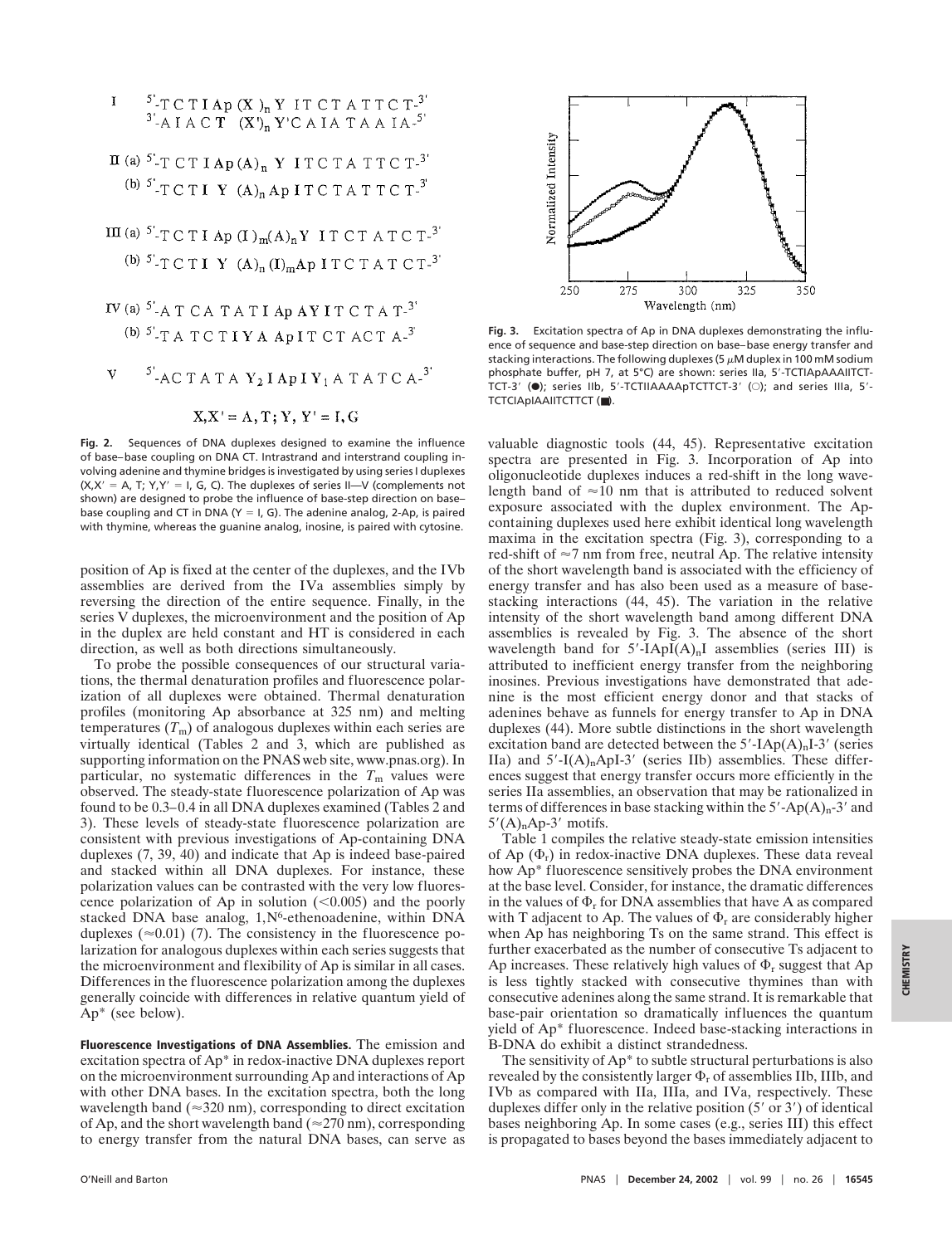| Table 1. Relative fluorescence quantum yields, $\Phi_r$ , for Ap in redox-inactive (Y = I) DNA duplexes, and the fractional quenching |
|---------------------------------------------------------------------------------------------------------------------------------------|
| $(F_q = 1 - (\Phi_G/\Phi_l))$ for HT from Ap* to G as a function of the base-pair orientation and directional asymmetry of DNA        |

| <b>Duplex</b>                                                         | <b>Series</b>                  | $\Phi_r(Y=1)$      |                    |                  |                                                                                             | Fq                      |                         |                                                    |         |
|-----------------------------------------------------------------------|--------------------------------|--------------------|--------------------|------------------|---------------------------------------------------------------------------------------------|-------------------------|-------------------------|----------------------------------------------------|---------|
|                                                                       |                                | $n = 0$            | $n=1$              | $n = 2$          | $n = 3$                                                                                     | $n = 0$                 |                         | $n = 1$ $n = 2$ $n = 3$                            |         |
| Base-pair orientation                                                 |                                |                    |                    |                  |                                                                                             |                         |                         |                                                    |         |
| $5'$ -T C T I Ap $(A)_{n}$ Y I T C T A T T C T-3'                     | $I^+/IIa$                      |                    |                    |                  | $0.048(8)$ $0.037(6)$ $0.031(8)$ $0.025(6)$ $0.92(2)$ $0.69(3)$ $0.38(3)$ $0.09(1)$         |                         |                         |                                                    |         |
| $3'-A$ I A C T $(T)_nC$ C A I A T A A I A-5'                          | Intrastrand (A) <sub>n</sub>   |                    |                    |                  |                                                                                             |                         |                         |                                                    |         |
| $5'$ -T C T I Ap $(A)$ <sub>n</sub> C I T C T A T T C T-3'            | $1^+$                          |                    |                    |                  | $0.040$ (6) $0.023$ (3) $0.029$ (3) $0.028$ (1) $0.11$ (6) $0.30$ (5) $0.22$ (9) $0.12$ (3) |                         |                         |                                                    |         |
| $3'-A$ IACT $(T)_n$ YCAIATAAIA-5'                                     | Interstrand $(A)n$             |                    |                    |                  |                                                                                             |                         |                         |                                                    |         |
| $5'$ -T C T I Ap $(T)_{n}$ Y I T C T A T T C T-3'                     | $\mathbf{I}$                   |                    |                    |                  | $0.042$ (8) $0.090$ (3) $0.113$ (1) $0.115$ (1) $0.89$ (1)                                  |                         | nq                      | nq                                                 | nq      |
| $3'-A$ I A C T $(A)nY$ C A I A T A A I A-5'                           | Intrastrand $(T)_{n}$          |                    |                    |                  |                                                                                             |                         |                         |                                                    |         |
| $5'$ -T C T I Ap $(T)$ <sub>n</sub> C I T C T A T T C T-3'            | $\mathbf{I}$                   |                    |                    |                  | $0.046$ (6) $0.116$ (2) $0.180$ (4) $0.21$ (2)                                              | 0.12(1)                 | ng                      | nq                                                 | nq      |
| $3'-A$ IACT $(A)_n$ YCAIATAAIA-5'                                     | Interstrand $(T)$ <sub>n</sub> |                    |                    |                  |                                                                                             |                         |                         |                                                    |         |
| $5'$ -T C T I Ap A T Y I T C T A T C T-3'                             | $\mathbf{I}$                   |                    | 0.027(1)           |                  |                                                                                             |                         |                         | 0.23(1)                                            |         |
| 3'-AIACT TACCAIATAIA-5'                                               | Intrastrand (AT)               |                    |                    |                  |                                                                                             |                         |                         |                                                    |         |
| $5'$ -T C T I Ap A T C I T C T A T C T-3'                             |                                |                    | 0.029(1)           |                  |                                                                                             |                         |                         | 0.11(3)                                            |         |
| 3'-AIACT TAYCAIATAIA-5'                                               | Interstrand (AT)               |                    |                    |                  |                                                                                             |                         |                         |                                                    |         |
| $5'$ -T C T I Ap A T A Y I T C T T C T-3'                             | $\mathbf{I}$                   |                    |                    | 0.026(1)         |                                                                                             |                         |                         |                                                    | 0.12(1) |
| 3'-AIACT TATCCAIAAIA-5'                                               | Intrastrand (ATA)              |                    |                    |                  |                                                                                             |                         |                         |                                                    |         |
| 5'-3' orientation                                                     |                                |                    |                    |                  |                                                                                             |                         |                         |                                                    |         |
| $5'$ -T C T I $I(A)$ <sub>n</sub> Ap Y T C T A T T C T-3'             | llb                            |                    |                    |                  | $0.063$ (2) $0.036$ (2) $0.047$ (1) $0.040$ (1) $0.93$ (1) $0.50$ (1) $0.06$ (1)            |                         |                         |                                                    | nq      |
| $3'-A$ I A C $C(T)_nT$ C A I A T A A I A-5'                           | $(A)_{n}$ 3'-5' HT             |                    |                    |                  |                                                                                             |                         |                         |                                                    |         |
|                                                                       |                                | $m = 0$<br>$n = 0$ | $m = 1$<br>$n = 0$ | $m = 1$<br>$n=1$ | $m = 1$<br>$n = 2$                                                                          | $m = 0$<br>$n = 0$      |                         | $m = 1$ $m = 1$ $m = 1$<br>$n = 0$ $n = 1$ $n = 2$ |         |
| Ap flanked by inosines                                                |                                |                    |                    |                  |                                                                                             |                         |                         |                                                    |         |
| $5'$ -T C T I Ap $(I)_{m}(A)_{n}$ Y T C T A T T C T-3'                | Illa                           |                    |                    |                  | 0.038 (7) 0.044 (2) 0.044 (2) 0.044 (2) 0.91 (1) 0.34 (1) 0.18 (4) 0.04 (2)                 |                         |                         |                                                    |         |
| $3'-A$ I A C T $(C)_{m}(T)_{n}$ C A I A T A A I A-5'                  | $5' - 3'$ HT                   |                    |                    |                  |                                                                                             |                         |                         |                                                    |         |
| 5'-T C T I Y $(A)_n(I)_m$ Ap I T C T A T C T-3'                       | Illb                           |                    |                    |                  | $0.064(1) 0.062(2) 0.066(7) 0.067(2) 0.95(2) 0.34(3) 0.03(1)$                               |                         |                         |                                                    | ng      |
| $3'-A$ I A C C $(T)_n(C)_mT$ C A I A T A I A-5'                       | $3' - 5'$ HT                   |                    |                    |                  |                                                                                             |                         |                         |                                                    |         |
| Ap in center of duplex                                                |                                |                    |                    |                  |                                                                                             |                         |                         |                                                    |         |
| $5'$ -ATCATATIA PAYITCTAT-3'                                          | IVa                            |                    | 0.018(1)           |                  |                                                                                             |                         | 0.64(1)                 |                                                    |         |
| 3'-TAITATAC TTCCAIATA-5'                                              | $5' - 3'$ HT                   |                    |                    |                  |                                                                                             |                         |                         |                                                    |         |
| 5'-TATCTIYAApITCTACTA-3'                                              | <b>IVb</b>                     |                    | 0.047(1)           |                  |                                                                                             |                         | 0.36(3)                 |                                                    |         |
| 3'-ATAIACCTTCAIATIAT-5'                                               | $3'$ -5' HT                    |                    |                    |                  |                                                                                             | $Y_1 = G \quad 0.31(3)$ |                         |                                                    |         |
| $5'$ -A C T A T A Y <sub>2</sub> I Ap I Y <sub>1</sub> A T A T C A-3' | V                              |                    | 0.046(1)           |                  |                                                                                             |                         | $Y_2 = G \quad 0.15(2)$ |                                                    |         |
| 3'-TIATATCC T CC TATAIT-5'                                            | $5' - 3' + 3' - 5'$ HT         |                    |                    |                  |                                                                                             | $Y_{1,2} = G$ 0.43 (2)  |                         |                                                    |         |

Measurements were made at 10°C using 100  $\mu$ M duplexes in 100 mM sodium phosphate buffer, pH 7. The numbers in brackets are the SDs for three to six experiments, each with different duplex samples. No HT quenching of Ap\* fluorescence is indicated by nq.

†We have recently reported the fractional quenching due to HT in these duplexes (49). The low interstrand quenching observed for HT from Ap\* to G in the 5'-ApC-3' duplex is attributed to a competitive electron transfer reaction from Ap\* to C (6, 49). This value of fractional quenching was therefore not included in the evaluation of  $\gamma$  for the Ap(A)<sub>n</sub>C duplexes.

Ap. The similarity of these duplexes is in sharp contrast with the markedly different  $\Phi_r$ . This directional asymmetry in Ap<sup>\*</sup>  $\Phi_r$ attests to the differences in base-stacking interactions between  $5'$ -3' and  $3'$ -5' base steps.

**Intrastrand and Interstrand Base–Base CT Involving Adenine and Thymine.** The yields and distance dependence of HT between Ap\* and G in each DNA assembly are presented in Table 1. Two significant facts concerning photoinduced base–base HT involving A and T are revealed by these data: Ts are inferior to As as bridges for intrastrand HT from Ap\* and G, and HT through intrastrand pathways is notably more efficient than HT through interstrand pathways. The difference between A and T bridges is dramatic. For instance, where A facilitates intrastrand photoinduced HT over at least 14 Å the presence of intervening Ts essentially shuts off the reaction. The absence of intrastrand HT between Ap\* and G through T bridges is consistent with our time-resolved investigations of base–base CT in DNA duplexes, which suggested that an intervening pyrimidine does not facil-

**<sup>16546</sup>** - www.pnas.orgcgidoi10.1073pnas.012669599 O'Neill and Barton

itate HT between Ap\* and G (6). This finding may be related, in part, to an electron transfer to  $T$  from  $Ap^*$  (6). However, the notion that T may be an ineffective bridge for HT is suggested also by our studies of Ap\* fluorescence in redox-inactive duplexes (see above). The unusually high values of  $\Phi_r$  for Ap<sup>\*</sup> in DNA assemblies with adjacent Ts is indicative of rather poor base stacking within the  $Ap(T)_n$  motif. Notably these data also indicate that a pathway involving strand crossing and hole migration through the  $(A)$ <sub>n</sub> bridge is not operative here.

As a further test of the consequences of T bridges and strand crossings, intrastrand HT through ApATG and ApATAG as well as interstrand HT through ApATC duplexes was examined. In these assemblies T is not adjacent to Ap, so any quenching of Ap\* by electron transfer to T will be eliminated. We have shown that photoinduced interstrand HT is less efficient and may be 3 orders of magnitude slower than intrastrand HT (7). The generality of this trend is confirmed with these duplexes that possess HT pathways involving interstrand purine/purine coupling  $(Ap/A,$  $A/A$ , and  $A/G$ ). As shown in Table 1, in contrast to  $(T)_n$  bridges,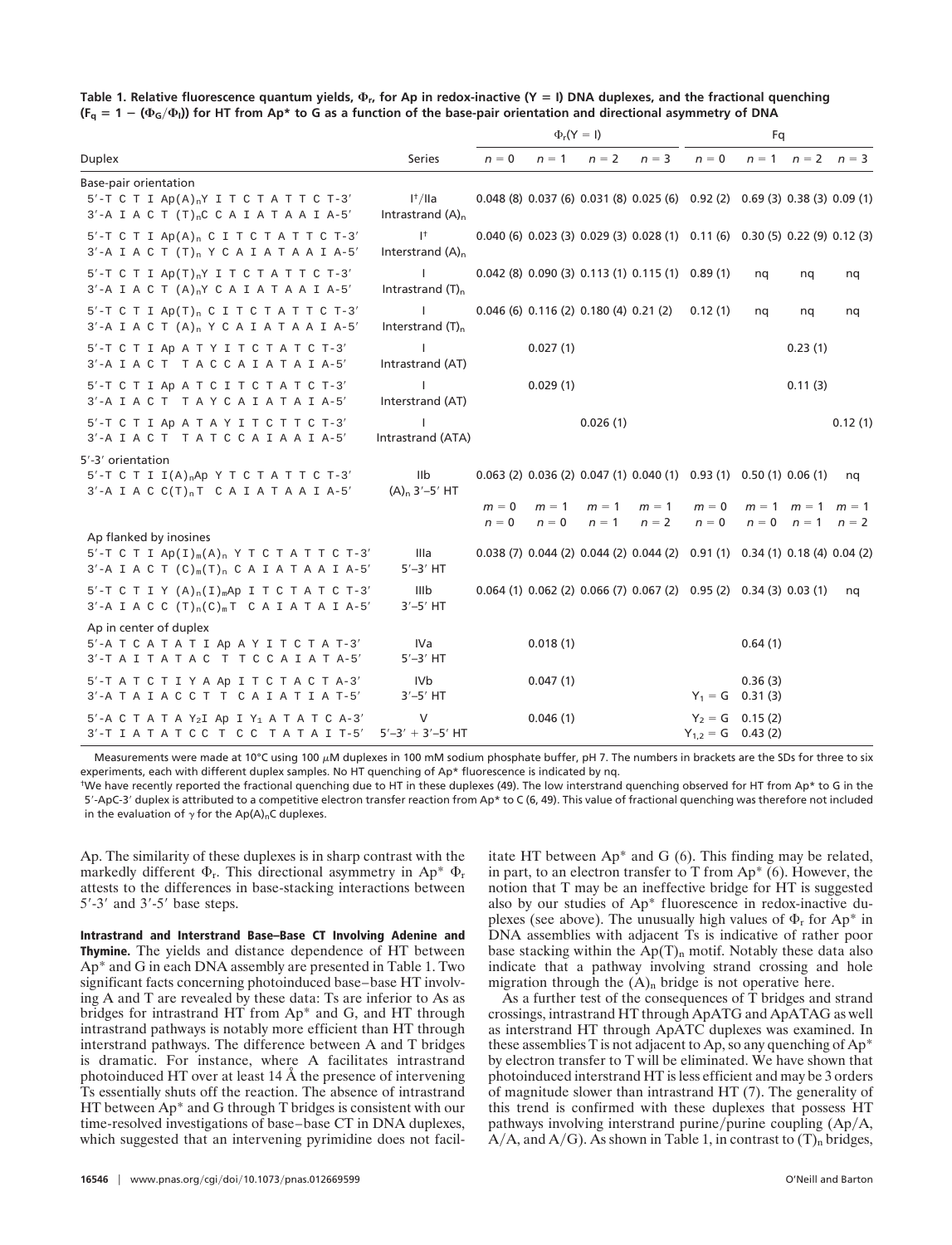

**Fig. 4.** Variation in the yield of intrastrand CT between Ap\* and G as a function of distance determined from steady-state fluorescence measurements of redox-active ( $\Phi_{\mathsf{G}}$ ) and redox-inactive ( $\Phi_{\mathsf{I}}$ ) duplexes (ln[( $\Phi_{\mathsf{I}}/\Phi_{\mathsf{g}}-1$ )] =  $-\gamma$ r): (a) series II duplexes, IIa (.),  $\gamma$  = 0.46(2) and IIb ( $\circ$ ),  $\gamma$  = 0.77(1); (b) series III duplexes, IIIa ( $\bullet$ ),  $\gamma = 0.56(1)$  and IIIb ( $\circ$ ),  $\gamma = 0.95(9)$ .

HT between Ap\* and G is observed through the mixed AT sequences. However, the yields of HT through ApATG and ApATC are relatively poor. Clearly the efficiency of intrastrand HT is lower through AT than AA bridges, and the efficiency of interstrand HT is reduced relative to intrastrand HT. These data underscore the notion that HT involving T bridges and strand crossing is less efficacious than intrastrand HT via As, even when interstrand purine-purine (including  $A/A$ ) steps exist. The preference for intrastrand CT has also recently been observed for guanine oxidation in DNA duplexes after high energy ionization (46) and in photoinduced CT reactions through DNA hairpins  $(13)$ .

**HT Is Sensitive to the Directional Asymmetry of Double-Helical DNA.** Donor-acceptor distance and CT energetics are fundamental parameters thought primarily to control the rate constants and yields of DNA CT. Within the series I assemblies, these distances and energetics of HT are essentially constant (see below). In fact, for this series even the  $(A-T)<sub>n</sub>$  base-pair sequence of the bridge is maintained. Only the orientation of the bridge base pairs relative to the donor and acceptor is altered. Yet, the yield of HT varies dramatically.

Striking illustration of how subtle variations in DNA structure can affect CT is provided by comparing the yields of photoinduced HT in assemblies IIa, IIIa, IVa, and Va with IIb, IIIb, IVb, and Vb, respectively (Table 1). In these assemblies, the HT distance and energetics, as well as base-pair orientation within the bridge, are identical. Furthermore, in the series III and V duplexes, the base environment surrounding Ap is constant. Nonetheless, dramatic differences in HT yields and distance dependence are observed (Fig. 4). We also considered that the position of Ap within the duplex might be an important variable. Hence in the series IV and V duplexes the position of Ap within the duplex is fixed. Again, significant and consistent differences in quenching to the  $5'$  versus  $3'$  side are observed.

Previous experiments using acridine intercalators as photooxidants have considered the possibility that HT in DNA may depend on the directional asymmetry of the double helix (18, 19, 47). These experiments found either no distinct trend in the rate constants for HT as a function of directionality (47) or HT that was faster in the  $3'$ -5' than  $5'$ -3' direction (18, 19). In the latter case, the possibility that differences in electronic coupling involving the acridine intercalator were responsible for the observed distinctions in HT rate constant could not be ruled out. Higher yields of HT between guanine doublets in the 5'-3' direction versus the  $3'$ -5' direction is suggested by the data of Nakatani *et al.* (24). Again, however, the structural impact of the photooxidant, a cyanobenzophenone-substituted uridine, is difficult to assess. The data presented here represent an experimental demonstration of the impact of directionality on CT between DNA bases.‡ Here the directional properties of the DNA double helix are shown to influence both the yield and distance dependence of CT.

#### **Discussion**

**Ap as a Tool in Probing DNA Structure and Stacking.** Ap is one of the most widely used probes of DNA structure at the base level, and particular emphasis has been placed on the ability of Ap\* to report on base-stacking interactions. Many such investigations rely on the notion that base stacking is solely responsible for quenching  $Ap^*$  fluorescence. Yet, various mechanisms and/or conditions, including stacking (39, 48), hydrogen bonding (34, 38), base–base collisions (48), and CT reactions (6, 7, 32) have been proposed to explain the quenching of Ap\* fluorescence in DNA. Furthermore, the dynamic exchange of Ap between conformational states in DNA modulates stacking, H bonding, and other base–base interactions and reactions on the fluorescence time scale, and thereby regulates all quenching reactions.

We distinguish CT from other modes of fluorescence quenching by examining the fluorescence in analogous redox-active and redox-inactive duplexes. We use the other modes of fluorescence quenching, observed in redox-inactive duplexes, to develop a picture of the structure and stacking of Ap and nearby bases in duplex DNA. Generally speaking, the tighter the association of Ap within the duplex, the greater the degree of fluorescence quenching. Thus although stacking alone may not be responsible for Ap\* fluorescence quenching, when comparing Ap fluorescence in similar DNA duplexes it is likely that a greater degree of quenching reflects more time in a stacked DNA-like environment. To strengthen conclusions based on fluorescence quenching, fluorescence excitation spectra are also used to probe stacking interactions between Ap and neighboring bases. This approach has revealed valuable information about the differences in structure and dynamics between DNA and DNA:RNA hybrids and how these differences are correlated to CT reactions (49).

The data presented here emphasize the unique ability of Ap\* to probe the environment within the DNA base stack. The emission intensities for redox-inactive duplexes shown in Table 1 reveal that even the most subtle structural variations are readily sensed by Ap\*. Exchanging the bases within a single base pair between DNA strands (series I) exchanging the bases on the 5' and 3' side of Ap (series II and III), or indeed simply reversing the direction of the entire DNA strand (series IV), induces dramatic changes in the relative emission quantum yield of Ap\*. Furthermore, the excitation spectra (Fig. 3) suggest that the

<sup>‡</sup>A previously reported ''side selectivity'' for HT reactions between GG sites in anthraquinone-modified DNA duplexes was attributed to structural perturbations within the DNA conjugates (21).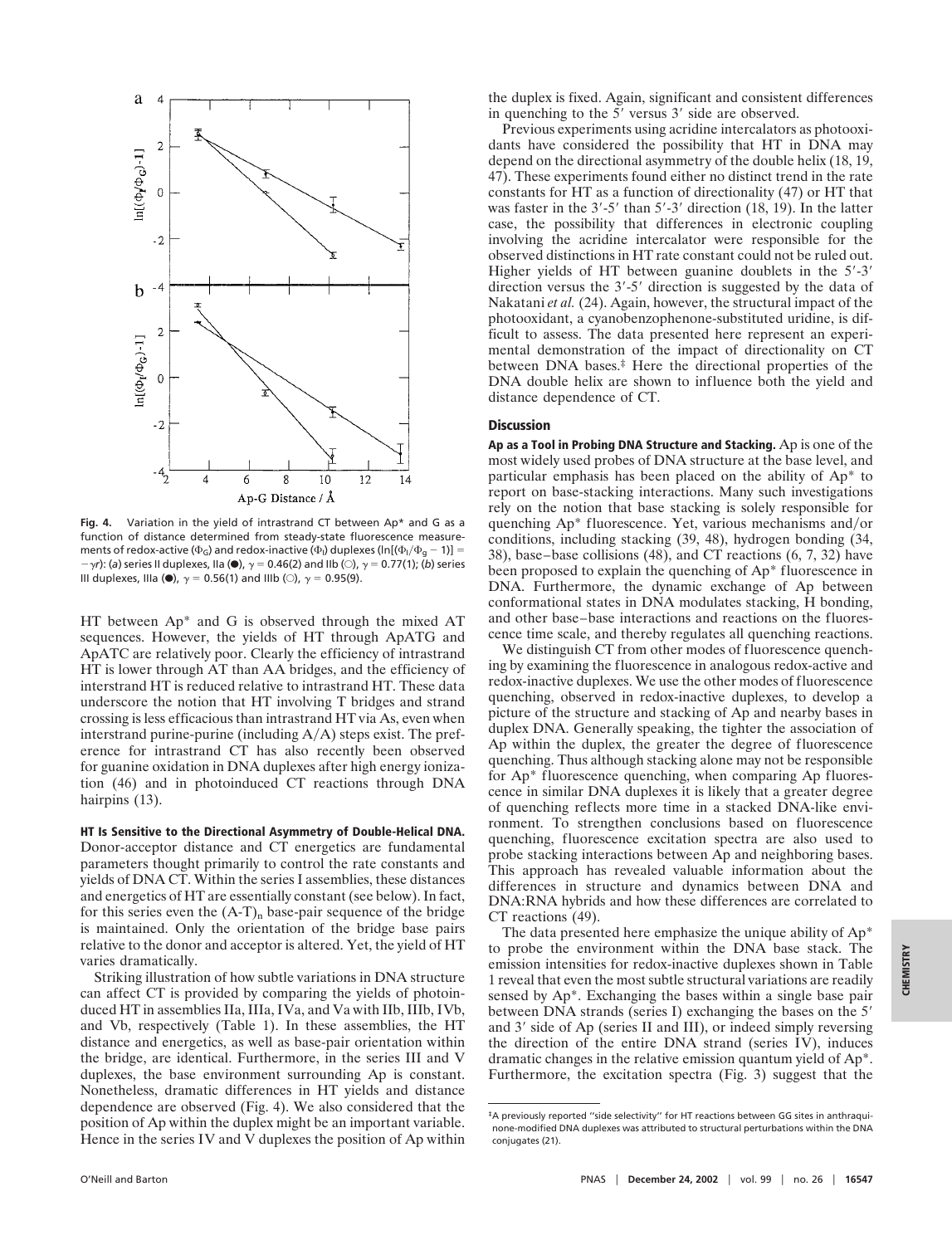environmental changes caused by these minor structural perturbations are most likely changes in base stacking around Ap\*. Remarkably, Ap\* easily senses these perturbations even when they occur well beyond the nearest-neighbor base, for instance, up to at least 4 bp away.

**Correlating HT Yields with Base–Base Coupling.** Following Marcus theory (50), the rate constant for nonadiabatic CT from a donor (*d*) to an acceptor (*a*) separated by a distance (*r*) is defined by the free energy change  $(\Delta G)$ , the reorganization energy  $(\lambda)$ , and the effective electronic coupling,  $H_{\text{da}}$ :

$$
k_{\rm CT} = 2\pi/\hbar |H_{\rm da}(r)|^2 f(\lambda, \Delta G). \tag{1}
$$

The effective electronic coupling for a CT reaction in DNA  $(H_{da})$ depends on the coupling of donor and acceptor with the bases in the DNA bridge, as well as the energy gap, or energy mismatch, between the donor and the DNA bridge (51). We are interested in probing the importance of coupling in mechanistic descriptions of DNA CT. In the simplest description, electronic coupling for HT between DNA bases is a consequence of overlap between the highest occupied molecular orbitals (HOMOs) of adjacent bases and therefore depends on the atomic distribution and symmetry of each HOMO. Where constructive overlap exists, coupling between the orbitals and delocalization can occur. Here we refer to this situation, qualitatively, as base–base coupling. Constructive overlap among HOMOs has been correlated with calculated values of electronic coupling between DNA bases (52).

The DNA assemblies used (Fig. 2) have been designed to modulate base–base coupling with minimal impact on other parameters that influence CT rate constants and yields. Certainly the CT distance in analogous assemblies (e.g., series IIa and IIb,  $n = 0$ ) is the same. Likewise, the reorganization energy in analogous assemblies is also expected to be essentially constant. The driving force for HT between Ap\* and G is estimated to be  $\approx 200$  mV based on the redox potentials of the free base (Ap) and nucleotide (G) in solution (7, 53, 54). Within DNA it is likely that the driving force differs somewhat, and it is also possible that the precise HT energetics depend on the bases adjacent to the redox participants. To eliminate the possibility that energetic perturbations are responsible for our differences in HT yield, we examined assemblies where the microenvironment surrounding Ap is constant (series III and IV). These experiments indicate that sequence effects on the redox potential of Ap are not the source of our varied HT efficiencies.

The bases neighboring G on the  $5'$  and  $3'$  side are necessarily reversed in many of the assemblies. The resultant change in HT driving force, if any, cannot account for the dramatic differences in HT yield observed here. Theoretical calculations of the influence of flanking sequence on base ionization potential have found that the 3' base exerts the dominant impact, and that the influence depends on the oxidation potential of the flanking bases (55). In our assemblies G is flanked by A (or Ap) and I (e.g.,  $5'$ -AGI-3' versus  $5'$ -IGA-3'). Since the oxidation potential of I (7) and A (53, 54) are relatively close, little difference  $\lceil$  < 100 mV (55)] in the oxidation potential of G is expected between these assemblies. The differences in HT yield observed here are greater than those observed for HT between Ap\* and G versus 7-deazaguanine (Z), where the HT driving force differs by 300 mV (7). Furthermore, the data in Table 1 reveal that the variations in HT yield are not consistent with perturbations in driving force. For instance, in series IV the yield of HT is larger for the  $5'$ -AGI-3' assembly (IVa) than for the  $5'$ -IGA-3' assembly (IVb). As the oxidation potential of A is less than I, the opposite trend would be expected based on differences in driving force. Alternatively, in the series V duplexes, the yield of HT in the 5'-IGA-3' assembly is higher than in the 5'-IGA-3' assembly.

Experimental evidence indicating that base–base coupling, and not other CT parameters, is chiefly responsible for the observed differences in HT yield is obtained from fluorescence investigations of redox-inactive duplexes. Here the fluorescence characteristics of Ap\* illustrate the consequences of our structural perturbations in terms of the stacking and association of Ap and nearby bases in the DNA duplex. The differences in  $\Phi_r$ among the redox-inactive duplexes (Table 1) demonstrate that these minor structural variations do exert an impact on base stacking. Furthermore, the variations in base stacking observed in redox-inactive duplexes generally parallel the trends in HT yield observed in redox-active duplexes. For instance, we find lower emission quantum yields and, concurrently, higher yields of HT and more shallow distance dependencies for the 5'-3' HT assemblies, series IIa, IIIa, IVa, and Va, than for the analogous 3-5 HT assemblies, series IIb, IIIb, IVb, and Vb. This finding is consistent with the notion that factors that regulate quenching mechanisms in redox-inactive duplexes are equally and similarly important to quenching via CT. This is true because both redox and nonredox mechanisms of quenching are intimately related to base–base stacking.

**Experimental and Theoretical Considerations of Interstrand Versus Intrastrand Base–Base Coupling.** Theoretical calculations of the electronic coupling between bases and the effective coupling in DNA bridges (51, 52, 56–60) may be compared with experimentally determined rates and yields of CT in DNA assemblies. Such comparisons are approximations at best, given the current need of theoretical treatments to neglect, for instance, solvent, counterions, cooperativity, and structural dynamics, and the difficulty of experiments to extract differences in effective coupling from other variables. Furthermore, theoretical calculations have thus far generally been restricted to coupling for thermal HT between guanine bases and therefore are not readily extrapolated to experimental investigations of, for instance, photoinduced processes involving auxiliary redox participants. With these distinctions in mind, however, such comparisons can reveal important considerations that must be made in both theoretical and experimental investigations of base–base coupling.

Theoretical calculations of the efficacy of A versus T as a bridge for intrastrand HT between G bases have generated mixed conclusions. Generally, individual TT couplings are determined to be among the highest, although the effective coupling through  $(A)$ <sub>n</sub> bridges has been found to be greater due to the more favorable energy gap (56, 58). Other studies suggest, however, that T is the more effective bridge (59), the distance dependence may be steeper through A rather than T bridges (58, 59), and  $(A)$ <sub>n</sub> is a more effective bridge only for  $n \leq 3$  (60). Experimentally, we observe that T is substantially inferior to A as a bridge for photoinduced intrastrand HT between Ap\* and G. In most studies using pendant redox reagents, the auxiliary reagent may interact with both DNA strands, making it difficult to evaluate HT efficiency through T versus A bridges. However, the results reported here are consistent with experimental investigations of thermal HT between Ap radical cation and G (17), and with thermal HT between Gs over both short (one base) (13) and long (4–10 bases) range (10). The preference for HT through  $(A)$ <sub>n</sub> bridges is therefore not specifically related to our photoexcited hole donor, or HT distance. More likely the general trend of slower rate constants and lower efficiencies for HT through T bridges is a consequence of the reduced effective base–base coupling. Here, the reduced coupling afforded by T for HT between Ap\* and G is attributed to a combination of both electronic and structural effects. For instance, the high oxidation potential of T is expected to diminish the electronic coupling for HT. In fact, we have previously proposed that neighboring Ts might react with  $Ap^*$  by electron transfer, rather than  $HT(6)$ . We also know that the stacking interactions of T with Ap are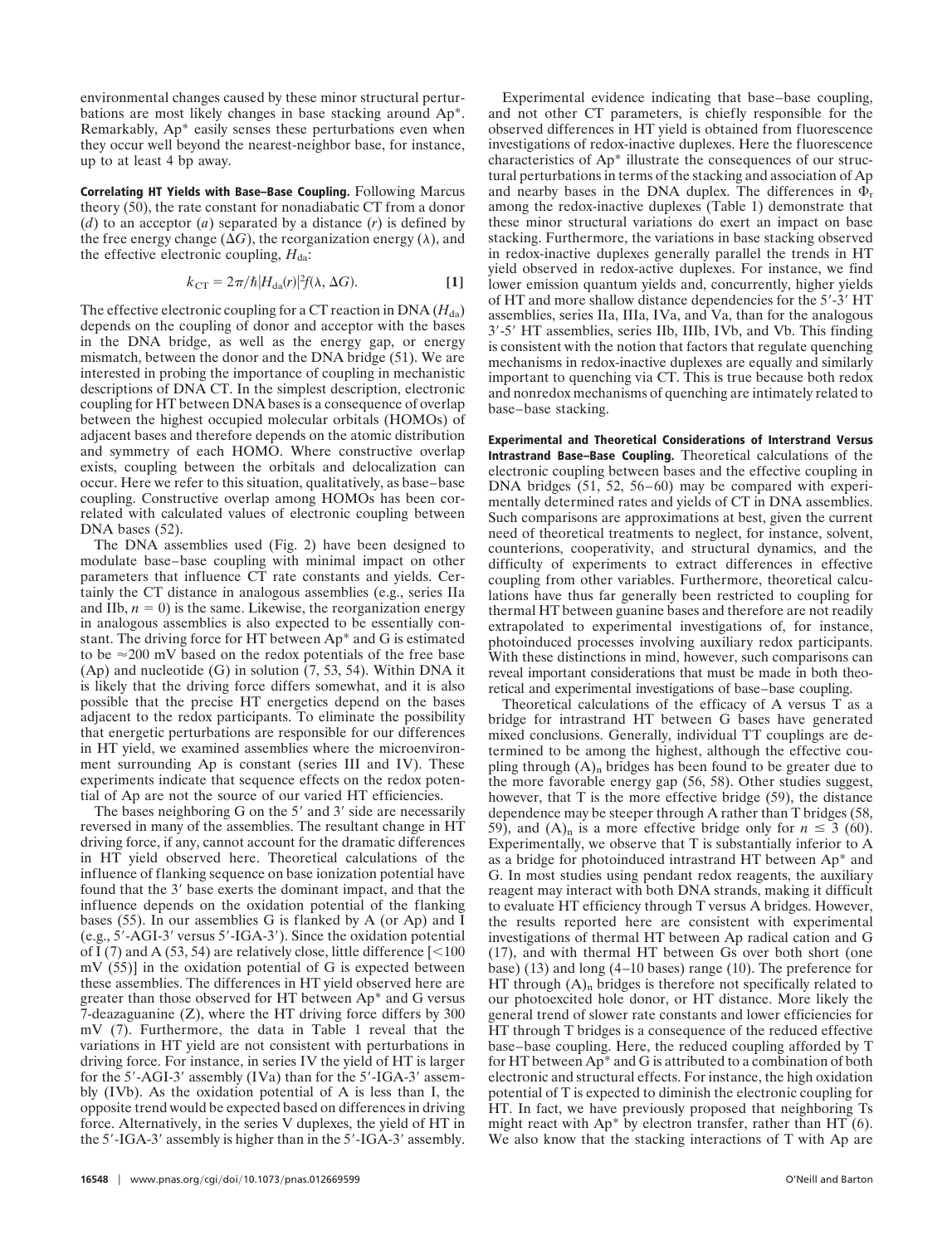weakened relative to A, as evidenced by, for instance, the differences in the yield of Ap\* fluorescence. This structural feature will likewise contribute to diminished coupling between Ap\* and T.

Regardless of the efficacy of T or A bridges for intrastrand HT, theoretical calculations of electronic coupling generally conclude that purine–purine couplings define the pathway of CT. In other words, hole motion will proceed through the purine path, be it intrastrand or interstrand. This notion has been bolstered by the fact that large interstrand couplings between purine bases, particular As, have been calculated theoretically (51, 52, 56, 58, 59). Such values suggest that intrastrand and interstrand CT involving As should occur with similar rates and yields, A-T base pair orientation should not significantly affect HT, and a ''zigzag'' mechanism should prevail. Support for these large interstrand couplings has been suggested (51, 61) to be experimental verification of a zig-zag mechanism by Giese and coworkers (20, 62). However, a zig-zag mechanism for HT between DNA bases need not be invoked to rationalize the results of Giese *et al.* as the strand crossing could occur between the initially generated sugar radical cation and the neighboring G on the opposite strand  $(46)$ .

We have demonstrated that photoinduced interstrand HT is substantially slower and less efficient than intrastrand HT (7). Here our investigations of photoinduced HT between DNA bases confirm this feature of DNA CT and clearly dispute a zig-zag mechanism, even when purine/purine interstrand pathways are accessible. We find no experimental verification that interstrand coupling between purine bases, including As, is as large as intrastrand coupling. The notion that interstrand coupling between purines is significantly less than intrastrand coupling is supported by experimental investigations of HT between G bases (13, 46), and between Ap radical cation and G (17). It is therefore not restricted to photoinduced reactions or reactions involving Ap. Furthermore, the low yield for HT in the ApATG and ApATC assemblies unambiguously demonstrates that a zig-zag pathway does not prevail, even when  $A/A$  interstrand pathways are available, and the possibility that interaction between Ap\* and T is hindering HT through A is removed.

## **Sensitivity of HT to Directional Asymmetry Emphasizes the Importance**

**of Base–Base Coupling.** The idea that the directional asymmetry of DNA should be manifested at the base level is not novel. Certainly the structure and dynamics of, for instance, a 5-AG-3 step, are not expected to be the same as a 5'-GA-3' step. Indeed, even simple models will illustrate that the base–base overlap within these steps differs. Here we have directly observed the impact of DNA directional asymmetry at the base level. The dramatic influence of directional asymmetry on the values of  $\Phi_r$ for  $Ap^*$  clearly reflects differences in stacking to the 3' versus the 5' direction. These differently stacked motifs are characterized by different base–base coupling, and, correspondingly, variations in the efficiency and distance dependence of DNA HT are observed. Significantly, base steps characterized by relatively poor stacking interactions, as evident from fluorescence quantum yields and excitation spectra, exhibit lower yields and steeper distance dependencies for HT. This finding is likewise

- 1. Dekker, C. & Ratner, M. A. (2001) *Phys. World* **14,** 29–33.
- 2. Boon, E. M. & Barton, J. K. (2002) *Curr. Opin. Struct. Biol.* **12,** 320–329.
- 3. Giese, B. (2002) *Annu. Rev. Biochem.* **71,** 51–70.
- 4. Schuster, G. B. (2000) *Acc. Chem. Res.* **33,** 253–260.
- 5. Lewis, F. D., Letsinger, R. L. & Wasielewski, M. R. (2001) *Acc. Chem. Res.* **34,** 159–170.
- 6. Wan, C. Z., Fiebig, T., Schiemann, O., Barton, J. K. & Zewail, A. H. (2000) *Proc. Natl. Acad. Sci. USA* **97,** 14052–14055.
- 7. Kelley, S. O. & Barton, J. K. (1999) *Science* **283,** 375–381.
- 8. Wan, C. Z., Fiebig, T., Kelley, S. O., Treadway, C. R., Barton, J. K. & Zewail, A. H. (1999) *Proc. Natl. Acad. Sci. USA* **96,** 6014–6019.



Fig. 5. Qualitative representation of HOMOs of 5'ApG-3' versus 5'-GAp-3' (a) and 5'ApA-3' versus 5'-AAp-3' (b) steps. The extent of orbital overlap and delocalization is notably greater for the 5'ApG-3' and 5'-ApA-3' steps. The HOMOs were calculated by using HYPERCHEM 5.1 (restricted Hartree–Fock level with 3-21G\* basis set). The atomic coordinates of the bases were obtained from INSIGHT II based on standard B-DNA geometry and the sugar-phosphate backbones were replaced with a methyl group.

consistent with a qualitative picture of HOMO distribution and overlap in 5'-ApG-3' versus 5'-GAp-3' or 5'-ApA-3' versus  $5'$ -AAp-3' base steps (Fig. 5).

The sensitivity of base–base coupling to directional asymmetry provides experimental evidence for an emerging theme in theoretical studies (51, 52, 56–60, 63, 64). This theme emphasizes, in a general sense, the striking sensitivity of electronic coupling in DNA to subtle structural perturbations, including directional asymmetry. Interestingly, theory indicates that the coupling between individual base steps is higher for  $5'-GA-3'$ than  $5'$ -AG-3' (52, 56–59). The opposite trend is found here, although we are observing differences in effective base–base coupling between Ap\* and G. Importantly, a current challenge is to achieve coincidence between experiment and theory regarding specific trends in coupling as a function of structural features.

**Implications.** The remarkable sensitivity of HT to the base-pair orientation and directional asymmetry of DNA is a powerful illustration of the fundamental role of base–base coupling in DNA CT. These data emphasize how CT through DNA, unlike proteins, depends strongly on specific base–base coupling, not just distance and energetics. Consequently, DNA CT reports on coupling, dynamics, and structure.

We gratefully acknowledge the National Institutes of Health for generous financial support of this research (Grant GM49216). We also thank the Natural Sciences and Engineering Research Council of Canada for a postdoctoral fellowship (to M.A.O.).

- 9. Bhattacharya, P. K. & Barton, J. K. (2001) *J. Am. Chem. Soc.* **123,** 8649–8656.
- 10. Williams, T. T., Odom, D. T. & Barton, J. K. (2000) *J. Am. Chem. Soc.* **122,** 9048–9049.
- 11. Hall, D. B. & Barton, J. K. (1997) *J. Am. Chem. Soc.* **119,** 5045–5046.
- 12. Rajski, S. R. & Barton, J. K. (2001) *Biochemistry* **40,** 5556–5564.
- 13. Lewis, F. D., Zuo, X., Liu, J., Hayes, R. T. & Wasielewski, M. R. (2002) *J. Am. Chem. Soc.* **124,** 4568–4569.
- 14. Lewis, F. D., Kalgutkar, R. S., Wu, Y. S., Liu, X. Y., Liu, J. Q., Hayes, R. T., Miller, S. E. & Wasielewski, M. R. (2000) *J. Am. Chem. Soc.* **122,** 12346–12351.
- 15. Lewis, F. D., Wu, T. F., Liu, X. Y., Letsinger, R. L., Greenfield, S. R., Miller, S. E. & Wasielewski, M. R. (2000) *J. Am. Chem. Soc.* **122,** 2889–2902.